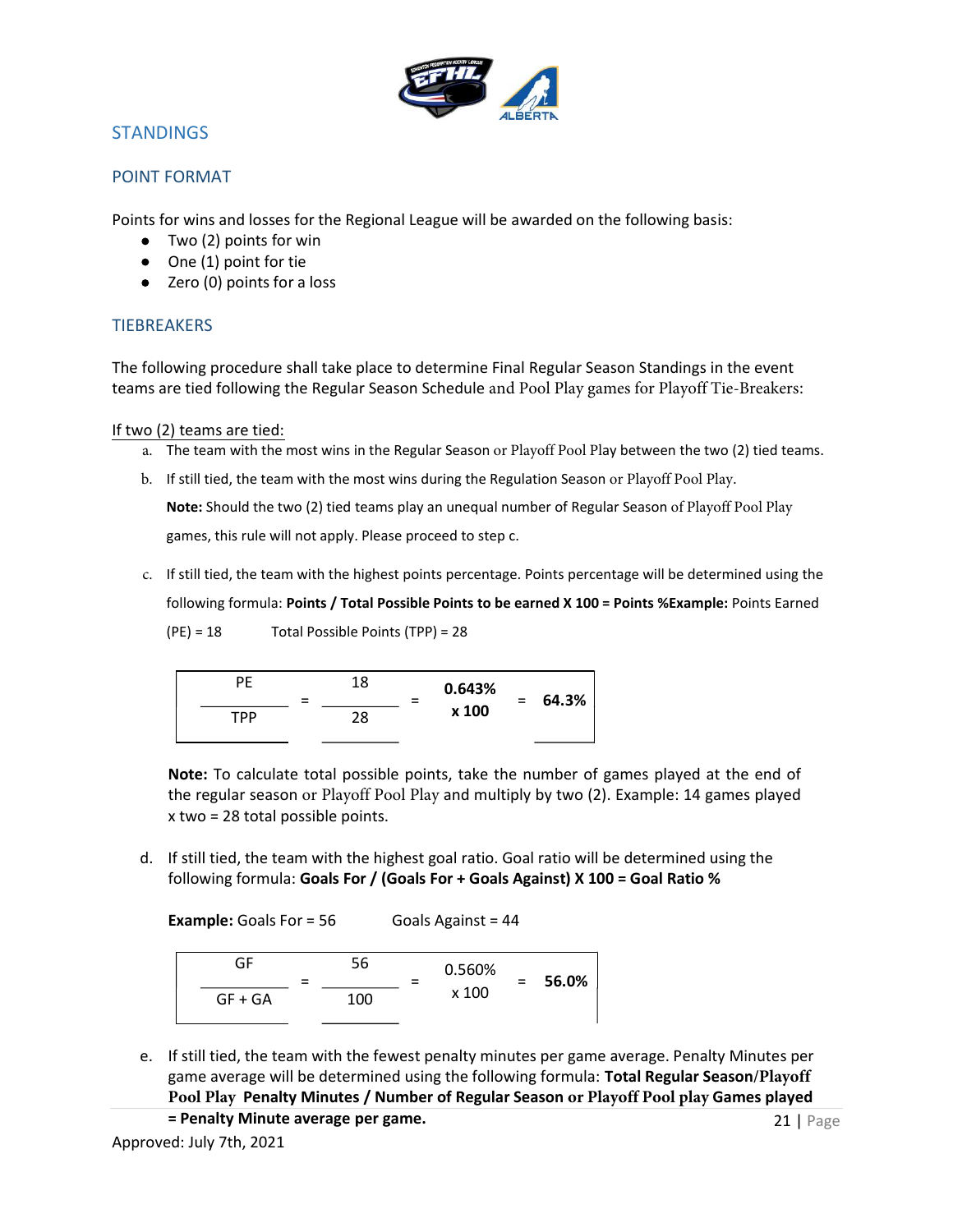

**Example:** Regular Season Penalty Minutes =  $115$  Regular Season Games =  $18$ 

| <b>PIMS</b> | = | 115 | = | 6.39    |  |  |
|-------------|---|-----|---|---------|--|--|
| Games       |   | 18  |   | Average |  |  |

f. If still tied, a coin toss shall take place by the Regional League.

If three (3) or more teams are tied:

a. The team with the most wins during the Regular Season.

Note: Should the three (3) or more tied teams play an unequal number of Regular Season games, this rule will not apply. Please proceed to step b.

b. If still tied, the team with the highest points percentage. Points percentage will be determined using the following formula: Points / Total Possible Points to be earned X 100 = Points %

Example: Points Earned (PE) = 18 Total Possible Points (TPP) = 28

| РF  | $\overline{\phantom{a}}$<br>- | 18 | = | 0.643%<br>x 100 | $=$ | 64.3% |
|-----|-------------------------------|----|---|-----------------|-----|-------|
| TPP |                               | 28 |   |                 |     |       |

Note: To calculate total possible points, take the number of games played at the end of the regular season and multiply by two (2). Example: 14 games played x two = 28 total possible points.

If all three (3) or more percentages are different for the teams that are tired, then the highest percentage will gain the highest ranking and so forth with the lowest ranking percentage gaining the lowest position amongst the tied teams.

c. If two or more teams are still tied, the team with the highest goal ratio. Goal ratio will be determined using the following formula: Goals For / (Goals For + Goals Against) X 100 = Goal Ratio %

**Example:** Goals For  $= 56$  Goals Against  $= 44$ 

| GF        | $\equiv$ | 56  |  | 0.560%<br>x 100 |  | 56.0% |
|-----------|----------|-----|--|-----------------|--|-------|
| $GF + GA$ |          | 100 |  |                 |  |       |

If all goal ratio percentages are different for the teams that are tied, then the highest percentage will gain the highest ranking and so forth with the lowest ranking percentage gaining the lowest position amongst the tied teams.